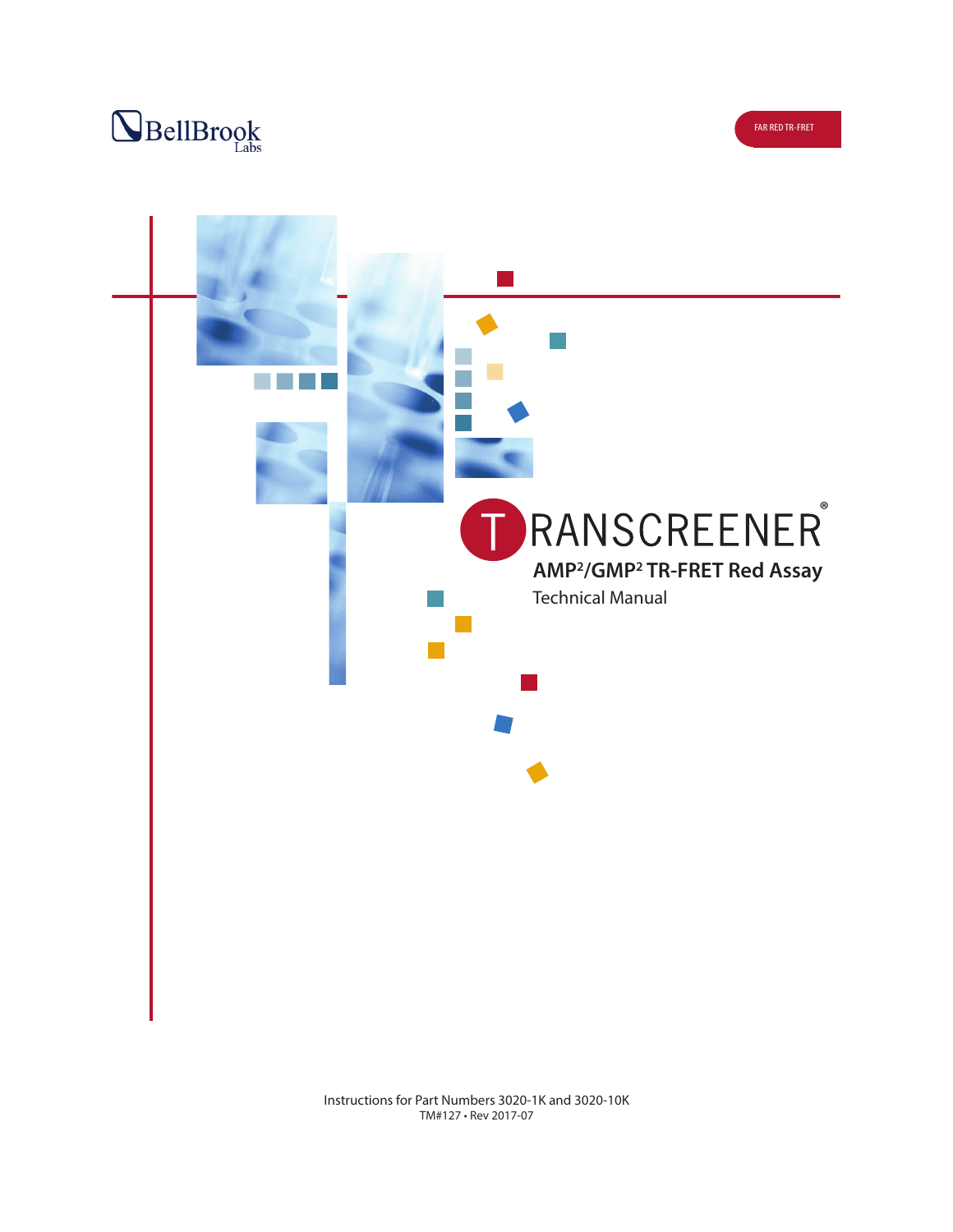

# **Transcreener® AMP2/GMP2 TR-FRET Red Assay Technical Manual**

### **Contents**

| 2.0 |     |  |
|-----|-----|--|
|     |     |  |
| 3.0 |     |  |
| 4.0 |     |  |
|     | 4.1 |  |
|     |     |  |
|     |     |  |
|     |     |  |
| 5.0 |     |  |
|     | 5.1 |  |
|     | 5.2 |  |
| 6.0 |     |  |
| 7.0 |     |  |
|     |     |  |
|     |     |  |
| 8.0 |     |  |

©2017 BellBrook Labs. All rights reserved.

U.S. Patent 7,332,278, 7,355,010 and 7,378,505 issued. U.S. Patent Application Nos. 11/353,500, 11/958,515 and 11/958,965, U.S. Divisional Application 12/029,932, and International Patent Application Nos. PCT/US07/088111, European Application Nos. 04706975.2 and 05785285.7, Canadian Application 2,514,877, and Japanese Application 2006-503179 applied. The purchase of this product conveys to the buyer the non-transferable right to use the purchased amount of the product and components of the product in research conducted by the buyer (whether the buyer is an academic or for-profit entity). The buyer cannot sell or otherwise transfer (a) this product (b) its components or (c) materials made using this product or its components to a third party or otherwise use this product or its components or materials made using this product or its components for Commercial Purposes other than use of the product or its components to provide a service, information, or data. Commercial Purposes means any activity by a party for consideration other than use of the product or its components to provide a service, information, or data and may include, but is not limited to: (1) use of the product or its components in manufacturing; (2) use of the product or its components for therapeutic, diagnostic or prophylactic purposes; or (3) resale of the product or its components, whether or not such product or its components are resold for use in research. BellBrook Labs LLC will not assert a claim against the buyer of infringement of the above patents based upon the manufacture, use, or sale of a therapeutic, clinical diagnostic, vaccine or prophylactic product developed in research by the buyer in which this product or its components was employed, provided that neither this product nor any of its components was used in the manufacture of such product. If the purchaser is not willing to accept the limitations of this limited use statement, BellBrook Labs LLC is willing to accept return of the product with a full refund. For information on purchasing a license to this product for purposes other than research, contact Licensing Department, BellBrook Labs LLC, 5500 Nobel Drive, Suite 230, Madison, Wisconsin 53711. Phone (608)443-2400. Fax (608)441-2967.

Transcreener® HTS Assay Platform is a patented technology of BellBrook Labs. Transcreener® is a registered trademark of BellBrook Labs.

HiLyte Fluor™ 647 is a trademark of AnaSpec, Inc. Corning® is a registered trademark of Corning Incorporated.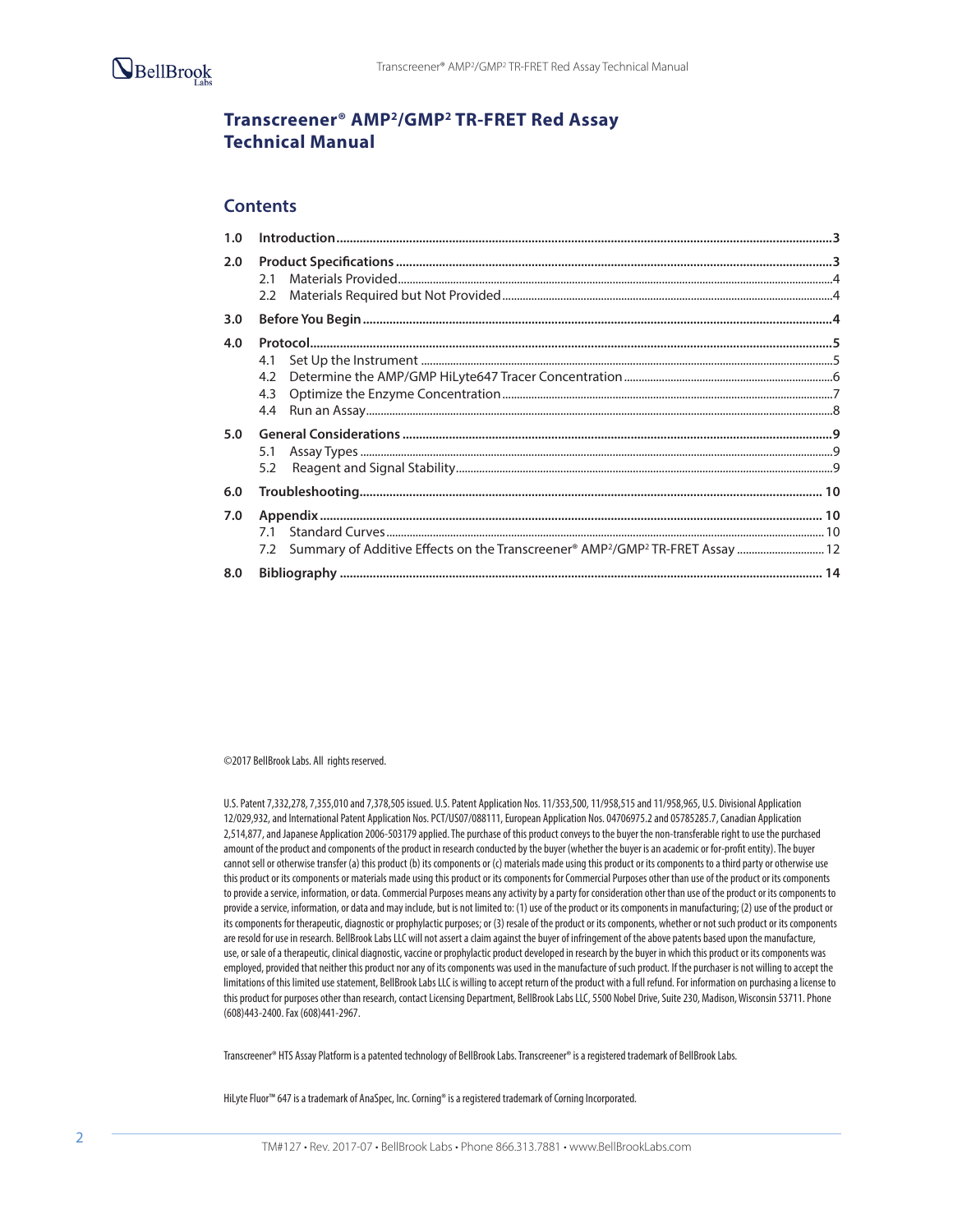# $\mathbf{Q}_{\text{BellBrook}}$

# **1.0 Introduction**

The Transcreener® AMP2/GMP2 TR-FRET Red Assay is a competitive immunoassay for enzymes that produce AMP or GMP with a far-red, time-resolved Förster-resonance-energy-transfer (TR-FRET) readout. The assay relies on a highly specific monoclonal antibody that recognizes AMP or GMP with more than 1,000-fold selectivity over substrate nucleotides, including ATP, cAMP, or cGMP. Enzymes that can be used with the assay include ubiquitin, SUMO, nucleic acid and protein ligases, phosphodiesterases (PDEs), and synthetases.

The Transcreener® assay is designed specifically for high-throughput screening (HTS), with a singleaddition, mix-and-read format. It offers reagent stability and compatibility with commonly used multimode plate readers. The generic nature of the Transcreener® HTS assay platform eliminates delays involved in assay development for new HTS targets and greatly simplifies compound and inhibitor profiling across multiple target families.

The Transcreener® AMP2/GMP2 TR-FRET Red Assay provides the following benefits:

- Accommodates substrate concentrations ranging from 0.1  $\mu$ M to 1,000  $\mu$ M.
- Excellent data quality ( $Z' \ge 0.7$ ) at low substrate conversion (typically 10–30%).
- The only assay method that allows detection of unmodified AMP and GMP without using coupling enzymes.
- Overcomes the need for time-consuming, one-off assay development for individual members within a group transfer enzyme family by using a single set of assay reagents that detect an invariant product.
- Time-gated detection method largely eliminates interference that can result from prompt fluorescence of test compounds.
- Far-red tracer further minimizes interference from fluorescent compounds and light scattering.



**Figure 1. Schematic overview of the Transcreener® AMP2 /GMP2 TR-FRET Red Assay.** The Transcreener® AMP/GMP Detection Mixture contains an AMP/GMP HiLyte647 tracer bound to an AMP<sup>2</sup>/GMP<sup>2</sup> antibody conjugated to terbium (Tb). Excitation of the Tb complex in the UV range (~330 nm) results in energy transfer to the tracer and emission at a higher wavelength (665nm) after a time delay. AMP/GMP produced by the target enzyme displaces the tracer, which causes a decrease in TR-FRET.

### **2.0 Product Specifications**

| <b>Product</b>                                           | <b>Quantity</b>    | Part#    |
|----------------------------------------------------------|--------------------|----------|
| Transcreener® AMP <sup>2</sup> /GMP <sup>2</sup> TR-FRET | $1,000$ assays $*$ | 3020-1K  |
| Red Assay                                                | 10,000 assays $*$  | 3020-10K |

\*The exact number of assays depends on enzyme reaction conditions. The kits are designed for use with 384-well plates, using 20 µL reaction volumes.

#### **Storage**

Store all reagents at –20°C upon receipt.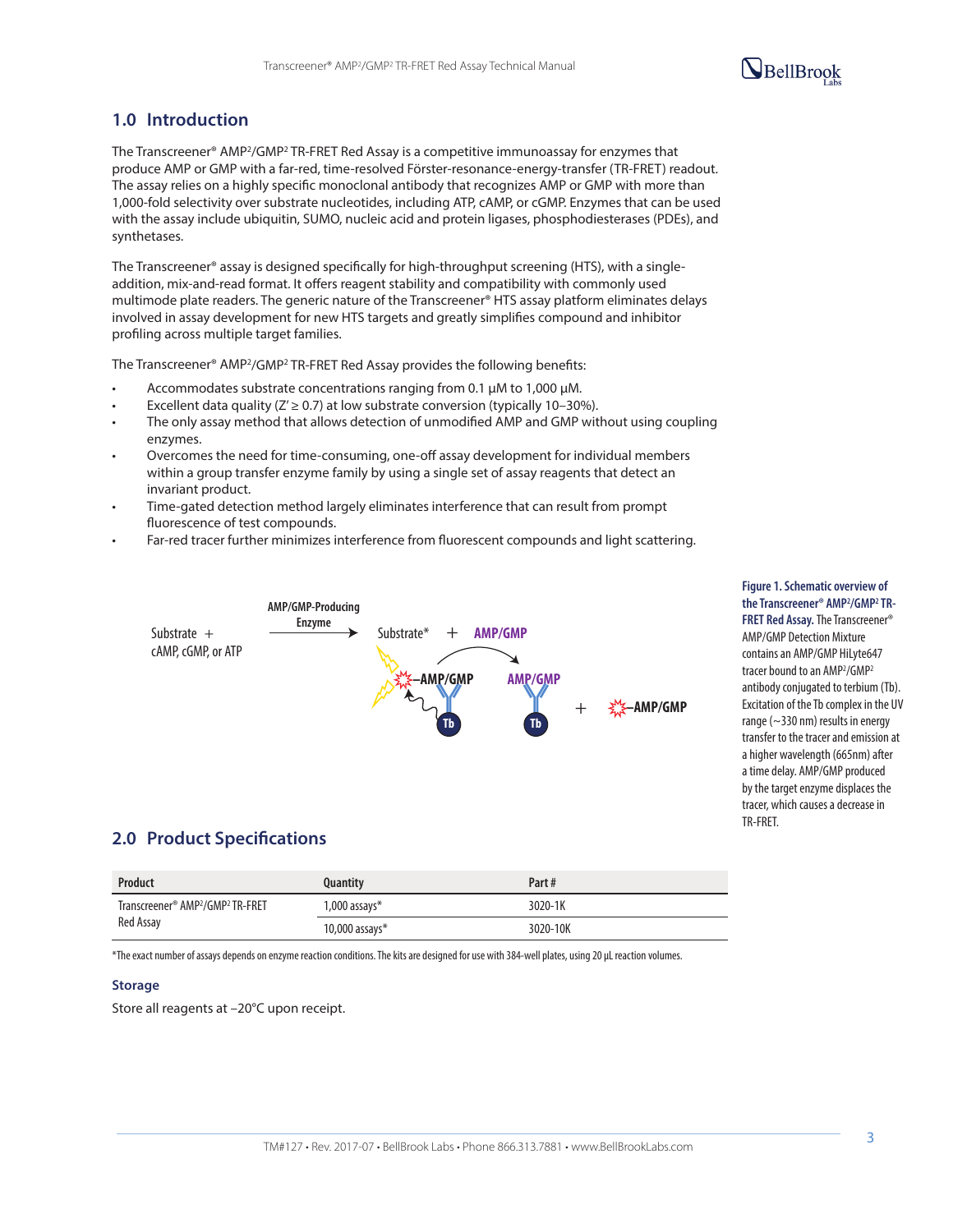!

**Caution:** AMP and GMP are common reagents in many laboratories; however, it is imperative that highly purified preparations be used for the Transcreener® assay. If the AMP or GMP stocks contain impurities, the assay window will be compromised.

### **2.1 Materials Provided**

| Component                                                        | <b>Composition</b>                                                      | <b>Notes</b>                                                                                                                                                                                                                                                                                                                                                                            |
|------------------------------------------------------------------|-------------------------------------------------------------------------|-----------------------------------------------------------------------------------------------------------------------------------------------------------------------------------------------------------------------------------------------------------------------------------------------------------------------------------------------------------------------------------------|
| AMP/GMP HiLyte647 Tracer                                         | 10 µM solution in 2 mM HEPES<br>( $pH$ 7.5) containing 0.01%<br>Brij-35 | The concentration of AMP/GMP HiLyte647 Tracer needed for an enzyme<br>target depends upon the initial ATP/cAMP/cGMP concentration and<br>buffer conditions in the enzyme reaction (see Section 4.2). Sufficient<br>tracer is included in the kit to complete 1,000 assays (Part #3021-1K)<br>or 10,000 assays (Part # 3021-10K) at an ATP/cAMP/GMP concentration<br>up to $100 \mu M$ . |
| AMP <sup>2</sup> /GMP <sup>2</sup> Antibody-Terbium<br>Conjugate | 800 nM solution in HEPES-<br>buffered saline                            | The final antibody concentration in the reaction is 4 nM in a 20 µL final<br>reaction volume.                                                                                                                                                                                                                                                                                           |
| <b>Tris Solution</b>                                             | 1 M Tris (pH 7.5)                                                       | Tris Solution is used to buffer the Detection Mixture.                                                                                                                                                                                                                                                                                                                                  |
| AMP                                                              | $5 \text{ mM}$                                                          | AMP is used to create an ATP/AMP or cAMP/AMP standard curve.                                                                                                                                                                                                                                                                                                                            |
| <b>GMP</b>                                                       | $5 \text{ mM}$                                                          | GMP is used to create a cGMP/GMP standard curve.                                                                                                                                                                                                                                                                                                                                        |

#### **2.2 Materials Required but Not Provided**

- *Ultrapure Water*—Some deionized water systems are contaminated with nucleases that can degrade both nucleotide substrates and products, reducing assay performance. Careful handling and use of ultrapure water eliminates this potential problem.
- *Enzyme*—Transcreener® AMP/GMP assays are designed for use with purified enzyme preparations. Contaminating enzymes, such as phosphatases or nucleotidases, can produce background signal and reduce the assay window.
- *Enzyme Buffer Components*—User-supplied enzyme buffer components include enzyme, enzyme cofactors, substrates, and test compounds.



**Note:** Contact BellBrook Labs Technical Service for suppliers and catalog numbers for buffer components, and additional information regarding setup of TR-FRET instruments.

- *Plate Reader*—A microplate reader configured to measure TR-FRET of the Tb:HiLyte647 donor:acceptor pair is required. This assay has been designed to provide high-quality data on any HTS-qualified instrument configured to measure TR-FRET using standard europium or terbium complexes with emission wavelengths at 615 nm and 665 nm. Validation was completed using PHERAstar Plus Ex<sub>337</sub>/Em<sub>620</sub>/Em<sub>665</sub> (BMG LABTECH) and Envision Ex<sub>320</sub>/ Em<sub>615</sub>/Em<sub>665</sub> (Perkin Elmer). • *Assay Plates*—It is important to use assay plates that are entirely white with a nonbinding surface. We recommend Corning<sup>®</sup> 384-well plates (Cat. # 4513).
- *Liquid Handling Devices*—Use liquid handling devices that can accurately dispense a minimum volume of 2.5 µL into 384-well plates.

## **3.0 Before You Begin**

- 1. Read the entire protocol and note any reagents or equipment needed (see **Section 2.2**).
- 2. Check the TR-FRET instrument and verify that it is compatible with the assay being performed (see **Section 4.1**).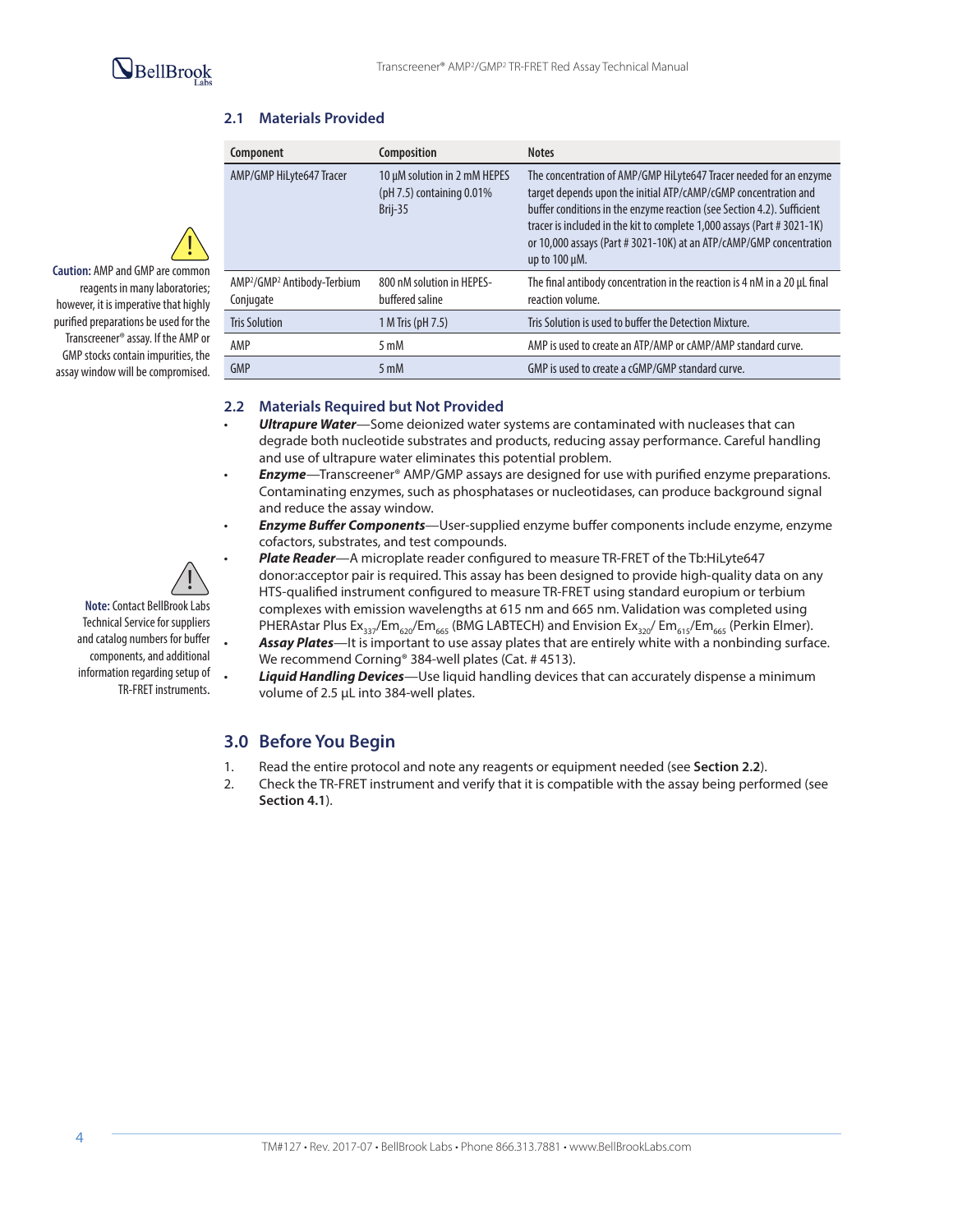

## **4.0 Protocol**

The Transcreener® AMP2/GMP2 TR-FRET Red Assay protocol consists of 4 steps (**Figure 2**). The protocol was developed for a 384-well format, using a 15 µL enzyme reaction and 20 µL final volume at the time that the plates are read. The use of different densities or reaction volumes will require changes in reagent quantities.



**Figure 2. An outline of the procedure.** The assay consists of 4 main steps with a mix-and-read format.

#### **4.1 Set Up the Instrument**

Becoming familiar with ideal instrument settings for TR-FRET is essential to the success of the Transcreener® AMP2/GMP2 TR-FRET Red Assay.

#### **4.1.1 Verify That the Instrument Measures TR-FRET**

Ensure that the instrument is capable of measuring TR-FRET (not simply fluorescence intensity) of the terbium:HiLyte647 TR-FRET pair ( $Ex_{320}/Em_{615}/Em_{665}$ ).

#### **4.1.2 Define the Maximum TR-FRET Window for the Instrument**

Measuring high (0% ATP/cAMP/cGMP conversion) and low (100% ATP/cAMP/cGMP conversion) FRET will define the maximum assay window of your specific instrument. Prepare High and Low FRET Mixtures in quantities sufficient to perform at least 6 replicates for each condition.

Use ATP/cAMP/cGMP at 0.75X and AMP/GMP HiLyte647 Tracer at 0.25X concentration in a 20 µL final reaction volume. This mimics the 2-fold dilution when adding an equal volume of detection mixture to an enzyme reaction. As an example, the 1X detection mixture may contain 10 µM ATP/cAMP/cGMP. After adding this to the enzyme reaction, the concentration in the final 20 µL reaction volume would be 7.5 µM.

#### *High FRET Mixture*

Prepare the following solution:

| Component                                      | <b>Stock Concentration</b> | <b>Final Concentration</b> | Example: 25 Assays | <b>Your Numbers</b> |
|------------------------------------------------|----------------------------|----------------------------|--------------------|---------------------|
| AMP <sup>2</sup> /GMP <sup>2</sup> Antibody-Tb | 800 nM                     | 3 nM                       | $1.9$ µL           |                     |
| <b>Tris Solution</b>                           | 1 M                        | 18.75 mM                   | $9.4$ µL           |                     |
| AMP/GMP HiLyte647 Tracer                       | $10 \mu M$                 | $15 \text{ nM}$            | $0.8 \mu L$        |                     |
| ATP/cAMP/cGMP                                  | 5 mM                       | $7.5 \mu M$                | $0.8$ µL           |                     |
| Water                                          |                            |                            | $487.3 \mu L$      |                     |
| <b>Total</b>                                   |                            |                            | 500.0 µL           |                     |

The assay window will depend upon your initial ATP/cAMP/cGMP concentration. These volumes can be adjusted for fewer assays and different ATP/cAMP/cGMP concentrations.



**Note:** A complete list of instruments and instrument-specific application notes can be found online at: https:// www.bellbrooklabs.com/technicalresources/instrument-compatibility Contact BellBrook Labs Technical Service if you have questions about settings and filter sets for a specific instrument.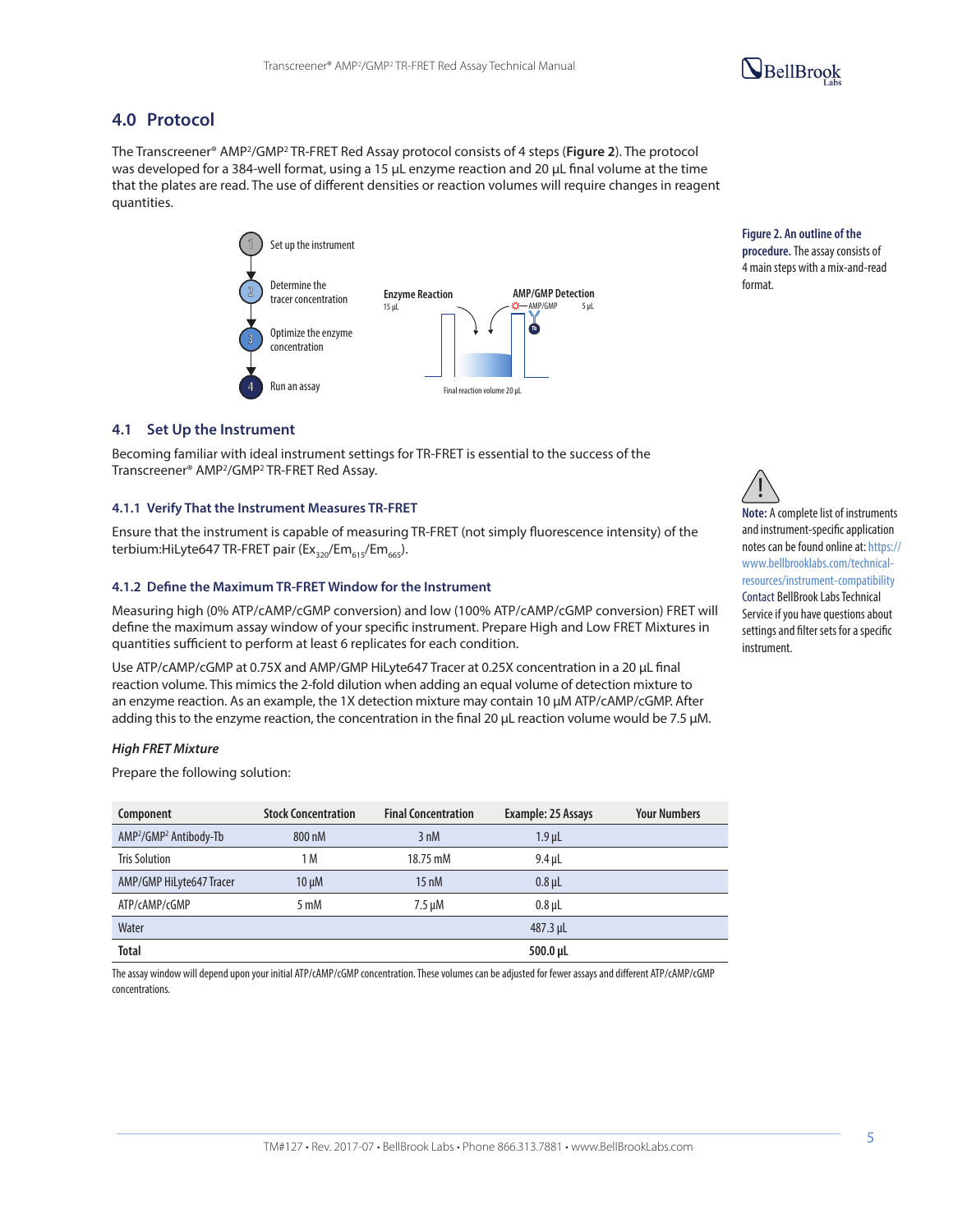#### *Low FRET Mixture*

Prepare the following solution:

| Component                                      | <b>Stock Concentration</b> | <b>Final Concentration</b> | Example: 25 Assays | <b>Your Numbers</b> |
|------------------------------------------------|----------------------------|----------------------------|--------------------|---------------------|
| AMP <sup>2</sup> /GMP <sup>2</sup> Antibody-Tb | 800 nM                     | 3 nM                       | $1.9$ µL           |                     |
| <b>Tris Solution</b>                           | 1 M                        | 18.75 mM                   | 9.4 uL             |                     |
| AMP/GMP HiLyte647 Tracer                       | $10 \mu M$                 | $15 \text{ nM}$            | $0.8$ uL           |                     |
| AMP/GMP                                        | 5 mM                       | 7.5 µM                     | $0.8$ µL           |                     |
| Water                                          |                            |                            | 487.3 µL           |                     |
| <b>Total</b>                                   |                            |                            | 500.0 µL           |                     |

The assay window will depend upon your initial AMP/GMP concentration. These volumes can be adjusted for fewer assays and different AMP/GMP concentrations.

#### **4.1.3 Measure the TR-FRET**

 $7' = 1 -$ 

Test the Z' factor and assay window on your instrument by adding 20 µL of the Low FRET Mixture in 16 wells and 20 µL of High FRET Mixture in 16 wells. Calculate the Z' factor using the equation below; values greater than 0.7 are acceptable.

$$
[(3 \times SD_{\text{High FRET Mixture}}) + (3 \times SD_{\text{Low FRET Mixture}})]
$$

| (mean of High FRET Mixture ratio 665:615) – (mean of Low FRET Mixture ratio 665:615) |

#### **4.2 Determine the AMP/GMP HiLyte647 Tracer Concentration**

The Transcreener® AMP<sup>2</sup>/GMP<sup>2</sup> TR-FRET Red Assay requires detection of AMP/GMP in the presence of dr λική γάκι της του τη παρασταθεί αποτελείται του στο τους από το πολιτικό και το λική γάκι τα αποτελείση ται<br>the amount needed primarily depends upon the initial ATP/cAMP/cGMP concentration in the enzyme excess ATP/cAMP/cGMP (assuming initial velocity enzyme reaction conditions) using an antibody with a finite selectivity for the monophosphate vs. the triphosphate or cyclic monophosphate. The concentration of AMP/GMP HiLyte647 tracer determines the total assay window and the AMP/GMP detection range; reaction.

**Figure 3. Linear relationship between [ATP/cAMP/cGMP] and [AMP/GMP Tracer].** The tracer concentration can be calculated using the equation: **y = 3.78x + 22.3**

**Caution:** Contact BellBrook Labs Technical Service for assistance if the calculated Z' factor is less than 0.7.

!



#### **4.2.1 Calculating the Tracer Amount**

As shown in **Figure 3**, the relationship between ATP/cAMP/cGMP and AMP/GMP HiLyte647 Tracer concentrations is linear. (Though shown for up to 100 µM ATP/cAMP/cGMP, the relationship is valid to 1,000 µM.) Therefore, the quantity of AMP/GMP HiLyte647 Tracer for enzyme reactions that use between 0.1 μM and 1,000 μM initial ATP/cAMP/cGMP can be determined using the equation **y = mx + b**, where **x** = initial [ATP/cAMP/cGMP] (µM) in the 15 μL enzyme reaction, **y** = [AMP/GMP HiLyte647 Tracer] (nM) in the 5 μL of 1X AMP/GMP Detection Mixture, **m** (slope) = 3.78, and **b** (y-intercept) = 22.3. We recommend a final reaction volume of 20 μL.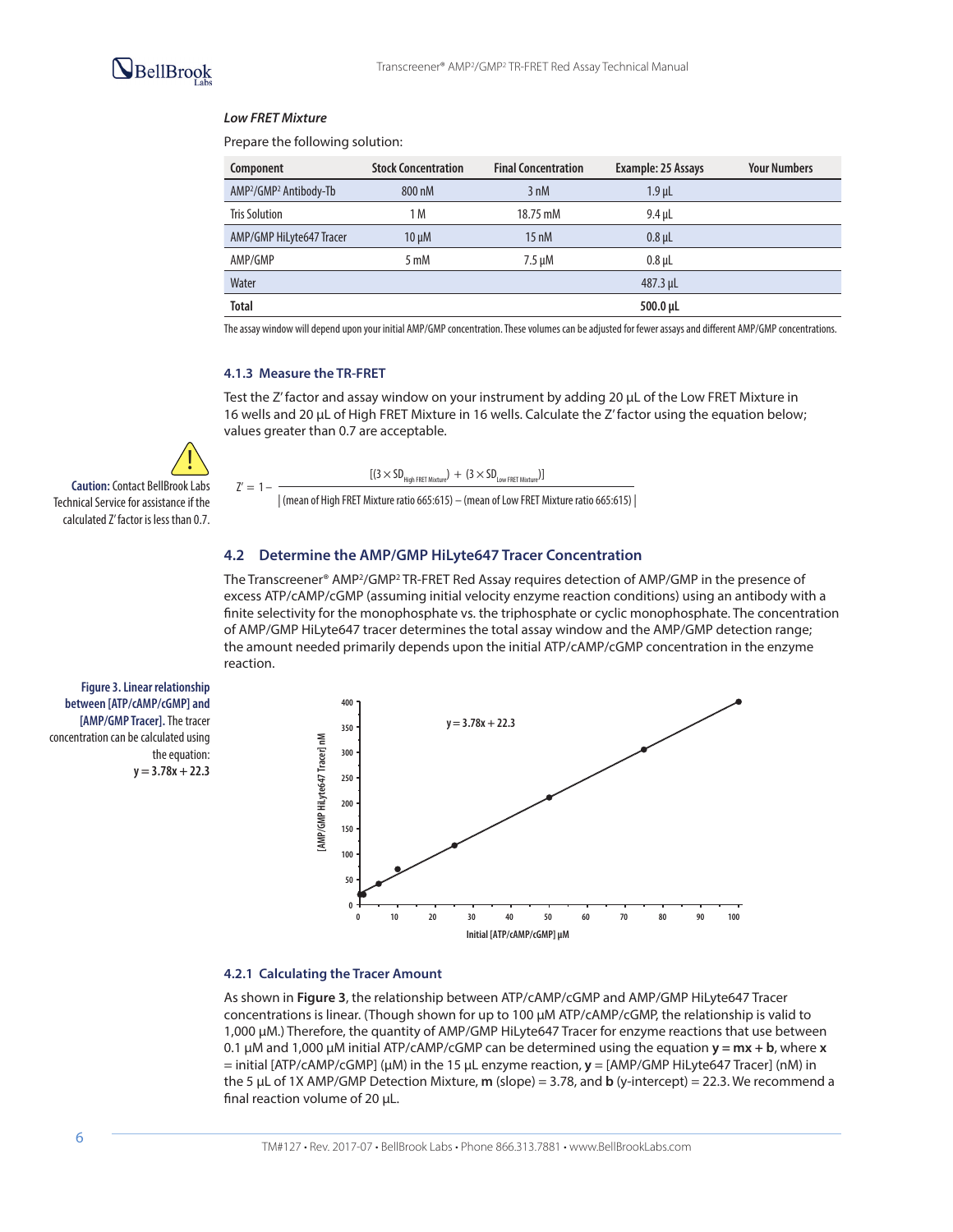

For example, if you are using 3 µM ATP/cAMP/cGMP in a 15 µL enzyme reaction, the optimal AMP/GMP HiLyte647 Tracer concentration in the 1X GDP Detection Mixture (assuming 5 µL of AMP/GMP Detection Mixture was added to each 15 µL enzyme reaction) would be  $(3.78 \times 3) + 22.3 = 33.6$  nM.

#### **4.2.2 Optimizing the Tracer Concentration**

Using the AMP/GMP HiLyte647 Tracer concentration calculated using the equation in **Figure 3** will produce excellent results for most users. If it does not produce the results you require, simply optimize the tracer concentration in a stepwise fashion using the AMP/GMP HiLyte647 Tracer concentration (X) from the line as a starting point. Try performing a standard curve (see **Section 7.1**) at 0.5 × [Y], [Y], and 1.5 × [Y] tracer concentrations to find an assay window that suits your needs. See **Section 6** for troubleshooting suggestions.

#### **4.3 Optimize the Enzyme Concentration**

Perform an enzyme titration to identify the optimal enzyme concentration for the Transcreener® AMP2/GMP2 TR-FRET Red Assay. Use enzyme buffer conditions, substrate, and ATP/cAMP/cGMP concentrations that are optimal for your target enzyme and AMP/GMP HiLyte647 Tracer concentration calculated as described in **Section 4.2**. If a compound screen is planned, you should include the library solvent at its final assay concentration. Run your enzymatic reaction at its requisite temperature and time period. Refer to **Section 7.2** for the tolerance of different components for your buffer conditions.

#### **4.3.1 Enzyme Titration Steps**

To achieve the most robust assay and a high signal, the quantity of enzyme required to produce a 50–80% change in FRET signal is ideal (EC<sub>so</sub> to EC<sub>so</sub>) for screening of large compound libraries and generating inhibitor dose-response curves (see Figure 4). To determine the  $EC_{\text{so}}$  enzyme concentration, use the following equation:  $rac{1}{2}$ 

$$
EC_{_{80}} = (80\,\div\,(100-80)\,)^{(1\,\div\,hillslope)}\,\times\,EC_{_{50}}
$$



**Figure 4. Enzyme titration curve.** The ideal range of enzyme concentrations is shown in red.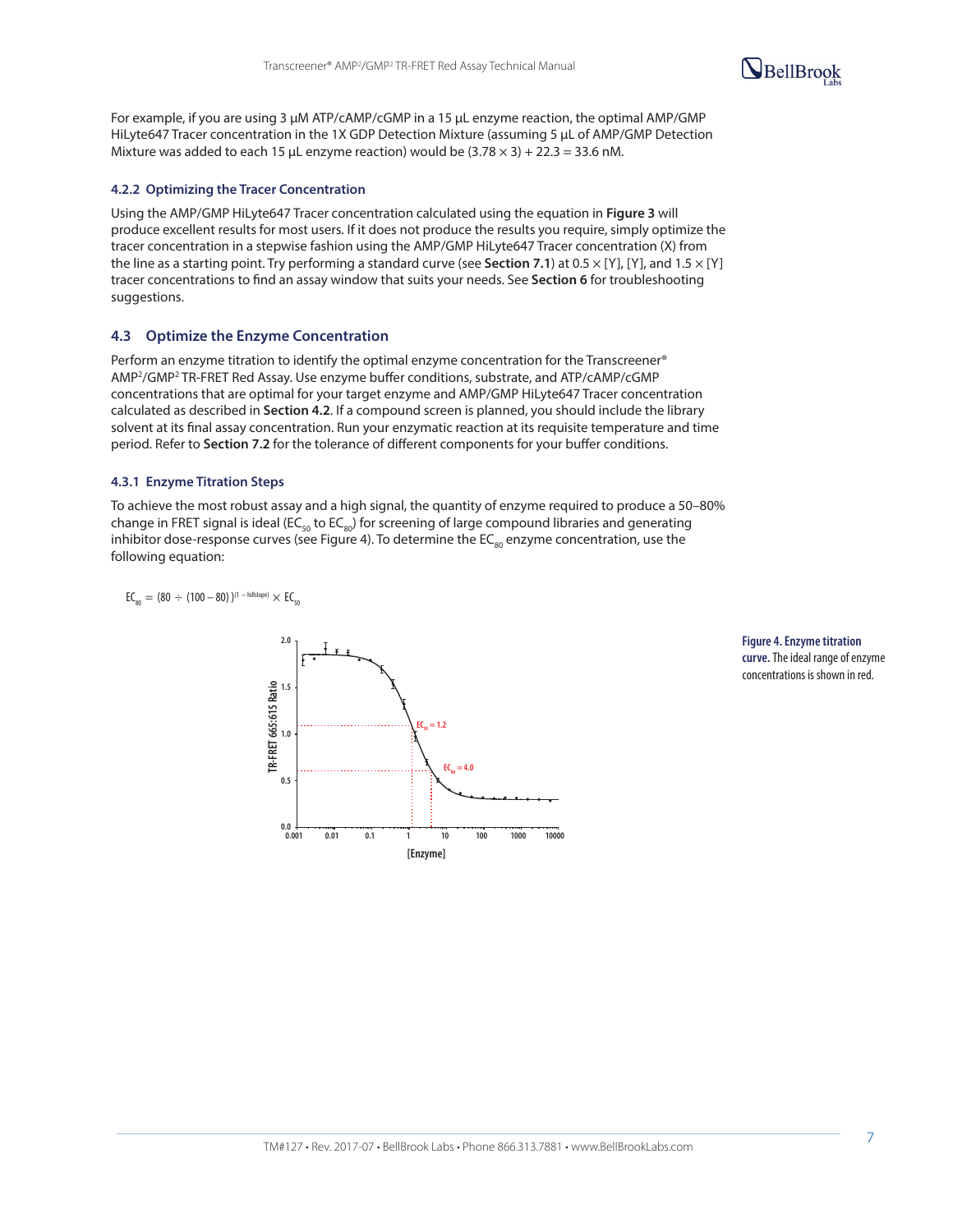

#### **4.3.2 Enzyme Assay Controls**

The enzyme reaction controls define the limits of the enzyme assay.

| Component                                               | <b>Notes</b>                                                                                                                                                                                                                                                                                                                          |
|---------------------------------------------------------|---------------------------------------------------------------------------------------------------------------------------------------------------------------------------------------------------------------------------------------------------------------------------------------------------------------------------------------|
| 0% ATP/cAMP/cGMP Conversion Control                     | This control consists of the AMP/GMP Detection Mixture, the enzyme reaction components<br>(without enzyme), and 100% ATP/cAMP/cGMP (0% AMP/GMP). It defines the upper limit of<br>the assay window.                                                                                                                                   |
| 100% ATP/cAMP/cGMP Conversion Control                   | This control consists of the AMP/GMP Detection Mixture, the enzyme reaction components<br>(without enzyme), and 100% AMP/GMP (0% ATP/cAMP/cGMP). It defines the lower limit of the<br>assay window.                                                                                                                                   |
| Minus-Nucleotide Control and<br>Minus-Substrate Control | To verify that the enzyme does not interfere with the detection module, perform an enzyme<br>titration in the absence of nucleotide (i.e., ATP/cAMP/cGMP).                                                                                                                                                                            |
| AMP/GMP Standard Curve                                  | Although optional, an AMP/GMP standard curve can be useful to ensure day-to-day<br>reproducibility and that the assay conditions were performed using initial rates. It can also be<br>used to calculate product formed and inhibitor IC <sub>50</sub> values. See Section 7.1 for a description of<br>how to run the standard curve. |
| <b>Background Control</b>                               | Use only 0.5X enzyme reaction conditions and Tris Solution.                                                                                                                                                                                                                                                                           |

#### **4.4 Run an Assay**

- 1. Add the enzyme reaction mixture to test compounds and mix on a plate shaker.
- 2. Start the reaction by adding ATP/cAMP/cGMP, then mix. The final volume of the enzyme reaction mixture should be 15 µL. Incubate at a temperature and time ideal for the enzyme target before adding the AMP/GMP Detection Mixture.
- 3. Prepare 1X GDP Detection Mixture as follows:

|                                                | <b>ATP Concentration: Examples</b> |               |               |                     |  |  |
|------------------------------------------------|------------------------------------|---------------|---------------|---------------------|--|--|
| Component                                      | $1 \mu M$                          | $10 \mu M$    | $100 \mu M$   | <b>Your Numbers</b> |  |  |
| AMP <sup>2</sup> /GMP <sup>2</sup> Antibody-Tb | 100 µL                             | $100 \mu L$   | $100 \mu L$   |                     |  |  |
| AMP/GMP HiLyte647 Tracer                       | $13.1 \mu L$                       | $30.1 \mu L$  | $200.2$ µL    |                     |  |  |
| Tris Solution (1 M)                            | $125$ µL                           | $125$ µL      | $125 \mu L$   |                     |  |  |
| Water                                          | $4,762.0 \,\mu$ L                  | 4745.0 µL     | 4574.8 µL     |                     |  |  |
| <b>Total</b>                                   | $5,000 \mu L$                      | $5,000 \mu L$ | $5,000 \mu L$ |                     |  |  |

Final concentrations in the detection mixture should be 16 nM GDP Antibody-Tb, 25 mM Tris Solution, and the tracer concentration calculated using the equation in Figure 3. An example is shown below:

|                          |         | $y = 3.78x + 22.3$ |                    |
|--------------------------|---------|--------------------|--------------------|
| <b>ATP</b>               | 1 uM    | $10 \mu M$         | $100 \mu M$        |
| AMP/GMP HiLyte647 Tracer | 26.1 nM | 60.1 nM            | $400.3 \text{ nM}$ |

4. Add 5 µL of 1X AMP/GMP Detection Mixture to 15 µL of the enzyme reaction. Mix using a plate shaker.

5. Incubate at room temperature (20–25°C) for at least 2 hours and measure TR-FRET.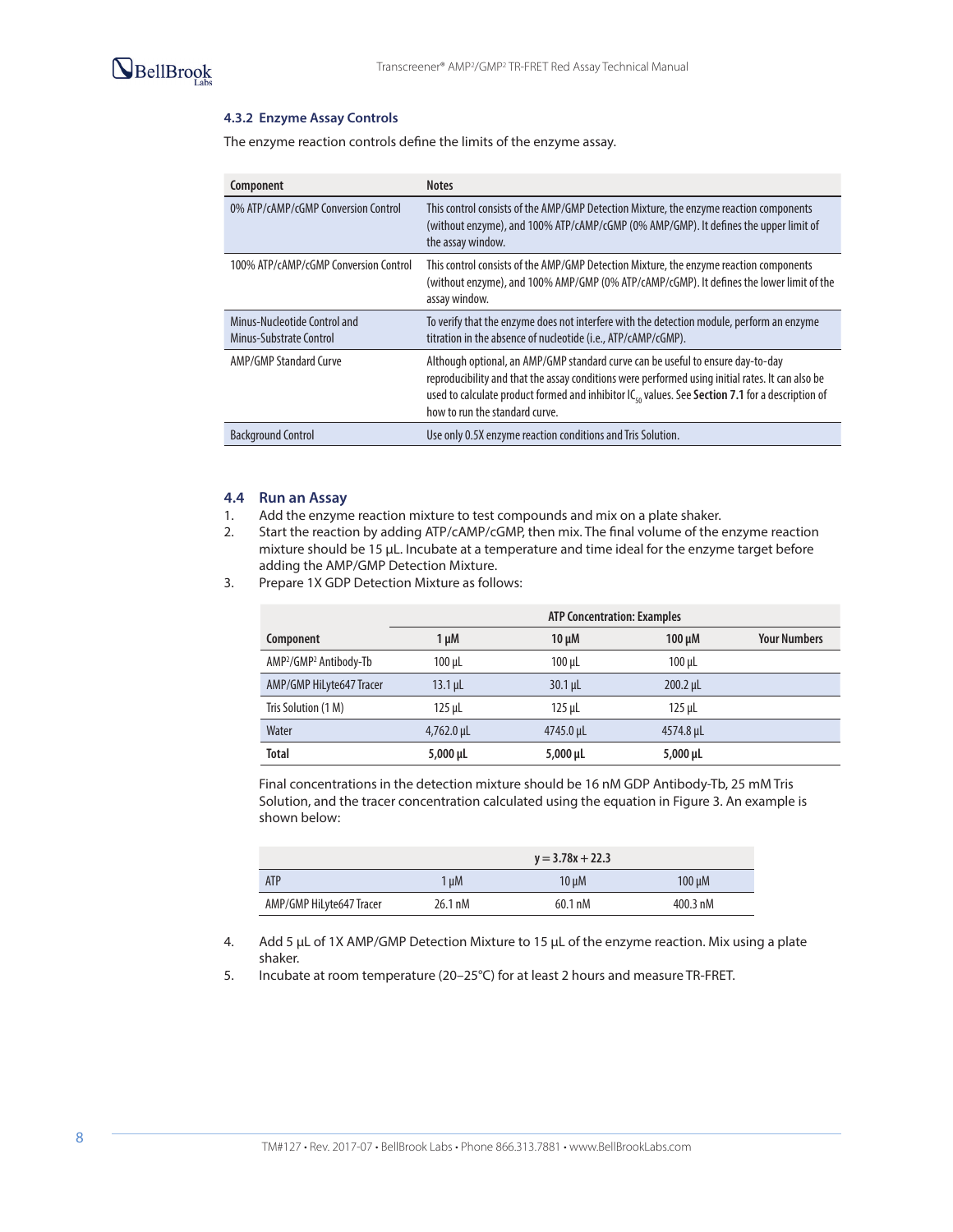

# **5.0 General Considerations**

#### **5.1 Assay Types**

#### **5.1.1. Endpoint Assay**

The Transcreener® AMP2/GMP2 TR-FRET Red Assay is designed for endpoint readout.

#### **5.1.2 Real-Time Assay**

This assay can be performed in real time by eliminating stop reagents and including the AMP/GMP Detection Mixture components (antibody and tracer) in the enzyme reaction. However, this mode should only be used for relative activity comparisons, because the extended signal equilibration time precludes accurate quantitation of AMP/GMP. A standard curve run under similar conditions (continuous mode) will help in extrapolating the FRET ratios to amount of AMP or GMP product formed.

#### **5.2 Reagent and Signal Stability**

The Transcreener® technology provides a robust and stable assay method to detect AMP/GMP.

#### **5.2.1 Signal Stability**

The stability of the TR-FRET ratio assay window at 10% substrate conversion was determined after the addition of the AMP/GMP Detection Mixture to the standard samples. The ratio assay window at 10% substrate conversion (10 µM) remained constant (<10% change) for at least 24 hours at room temperature (20–25°C). If you plan to read TR-FRET on the following day, seal the plates to prevent evaporation.

#### **5.2.2 AMP/GMP Detection Mixture Stability**

It is important that the AMP/GMP Detection Mixture is prepared just prior to addition to the enzyme reaction. If you prepare the AMP/GMP Detection Mixture more than 30 minutes before addition, store it on ice or at 4°C until needed to help decrease the equilibration time.

#### **5.2.3 Stopping the Reaction**

 We have inhibited the activity of several phosphodiesterases and ubiquitin ligases by the addition of Stop Buffer B (200 mM HEPES, 0.2% Brij®-35, and 400 mM EDTA [pH 7.5]), by quenching MgCl, with EDTA. This buffer can be purchased separately: Part #2027 (1 mL) or 2032 (10 mL)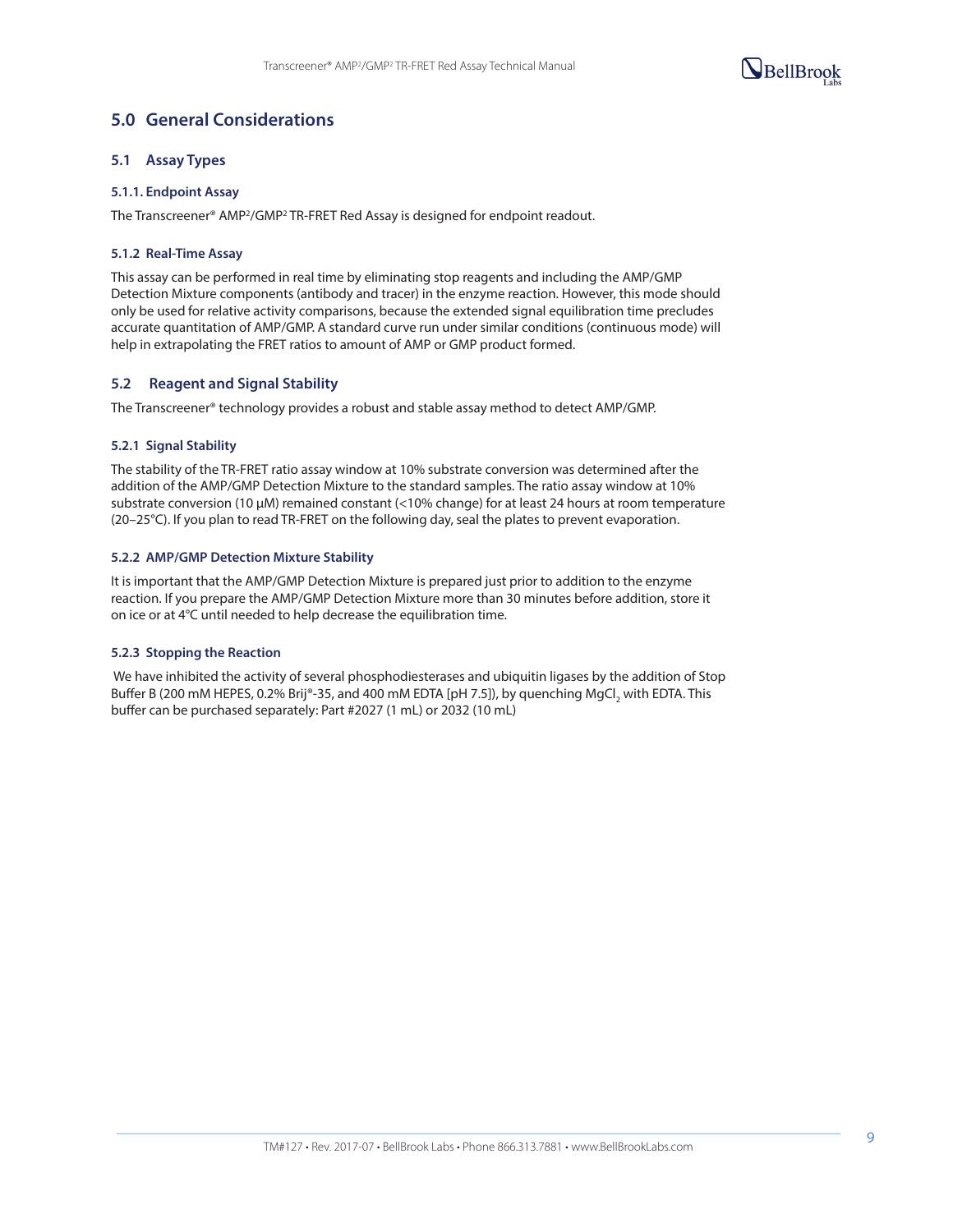# **6.0 Troubleshooting**

| Problem                                                           | <b>Possible Causes and Solutions</b>                                                                                                                                                                                                                                                                                                                                                                                                                                                                                                                                                                                                                                                                                                                                                               |
|-------------------------------------------------------------------|----------------------------------------------------------------------------------------------------------------------------------------------------------------------------------------------------------------------------------------------------------------------------------------------------------------------------------------------------------------------------------------------------------------------------------------------------------------------------------------------------------------------------------------------------------------------------------------------------------------------------------------------------------------------------------------------------------------------------------------------------------------------------------------------------|
| Low selectivity                                                   | Suboptimal tracer concentration<br>To achieve maximum sensitivity and assay window, the AMP/GMP<br>tracer concentration must be optimized for each starting ATP/cAMP/<br>cGMP concentration.<br>ATP/cAMP/cGMP concentration out of range<br>Ensure that the starting ATP/cAMP/cGMP concentration is in the<br>range of 1-1,000 µM.                                                                                                                                                                                                                                                                                                                                                                                                                                                                 |
| No change in TR-FRET<br>observed                                  | Low antibody/tracer activity<br>The tracer and antibody are stable for up to 6 freeze-thaw cycles. For<br>frequent use, aliquot the antibody and tracer and store the aliquots at<br>-20°C. Use a minimum of 20 µL aliquots.<br>Interference from metal jons<br>Mn <sup>2+</sup> or heavy metals like Cu <sup>2+</sup> , Fe <sup>2+</sup> , Fe <sup>3+</sup> , Cr <sup>3+</sup> , or Co <sup>2+</sup> can quench<br>terbium at higher concentrations. This effect can be relieved by using<br>an EDTA-containing stop buffer (see Section 5.2.3). Use a minimum<br>molar ratio of at least 4X EDTA to metal jons.                                                                                                                                                                                  |
| High background signal<br>or change in signal after<br>incubation | Nonspecific ATP/cAMP/cGMP hydrolysis<br>Aliquot the stock solution of nucleotide or prepare it fresh each time<br>to avoid frequent freeze-thaw cycles.<br>Interference from impurities<br>Nuclease contamination in the buffer can cause the assay window<br>to collapse, causing a change in FRET ratio. We recommend using<br>nuclease-free water and freshly prepared buffer for each assay.<br>Some compounds may interfere with the detection mixture, causing a<br>$\bullet$<br>change in signal (see Section 7.2).<br>Bovine serum albumin (BSA) at concentrations >1% interferes with<br>$\bullet$<br>the detection reagents. Detergents, such as Brij-35, can be substituted<br>for BSA in the enzyme reaction to prevent nonspecific binding of<br>enzymes and substrates to the plate. |

# **7.0 Appendix**

### **7.1 Standard Curves**

A standard curve (**Figure 5**) is required to convert FRET ratios to product formation (AMP or GMP) for quantitative data analysis. Because the Transcreener® AMP2/GMP2 TR-FRET Red Assay relies on a competitive binding reaction, the response is nonlinear, and therefore the signal is not directly proportional to reaction progress.

The wells for the standard curve should contain all AMP/GMP reaction components except the enzyme and receive AMP/GMP Detection Mixture. The curve is constructed to mimic an enzyme reaction: starting at the ATP/cAMP/cGMP concentration used for the screening reactions, ATP/cAMP/cGMP is decreased in increments and the AMP/GMP concentration is increased proportionally, keeping the sum of their concentrations [ATP/cAMP/cGMP + AMP/GMP] constant.

We recommend using a 12-point curve with concentrations of ATP/cAMP/cGMP and AMP/GMP corresponding to 0%, 0.5%, 1%, 2%, 3%, 5%, 7.5%, 10%, 15%, 30%, 50%, and 100% conversion (see **Table 1**). Allow 2-3 hours incubation prior to FRET measurement for complete equilibration.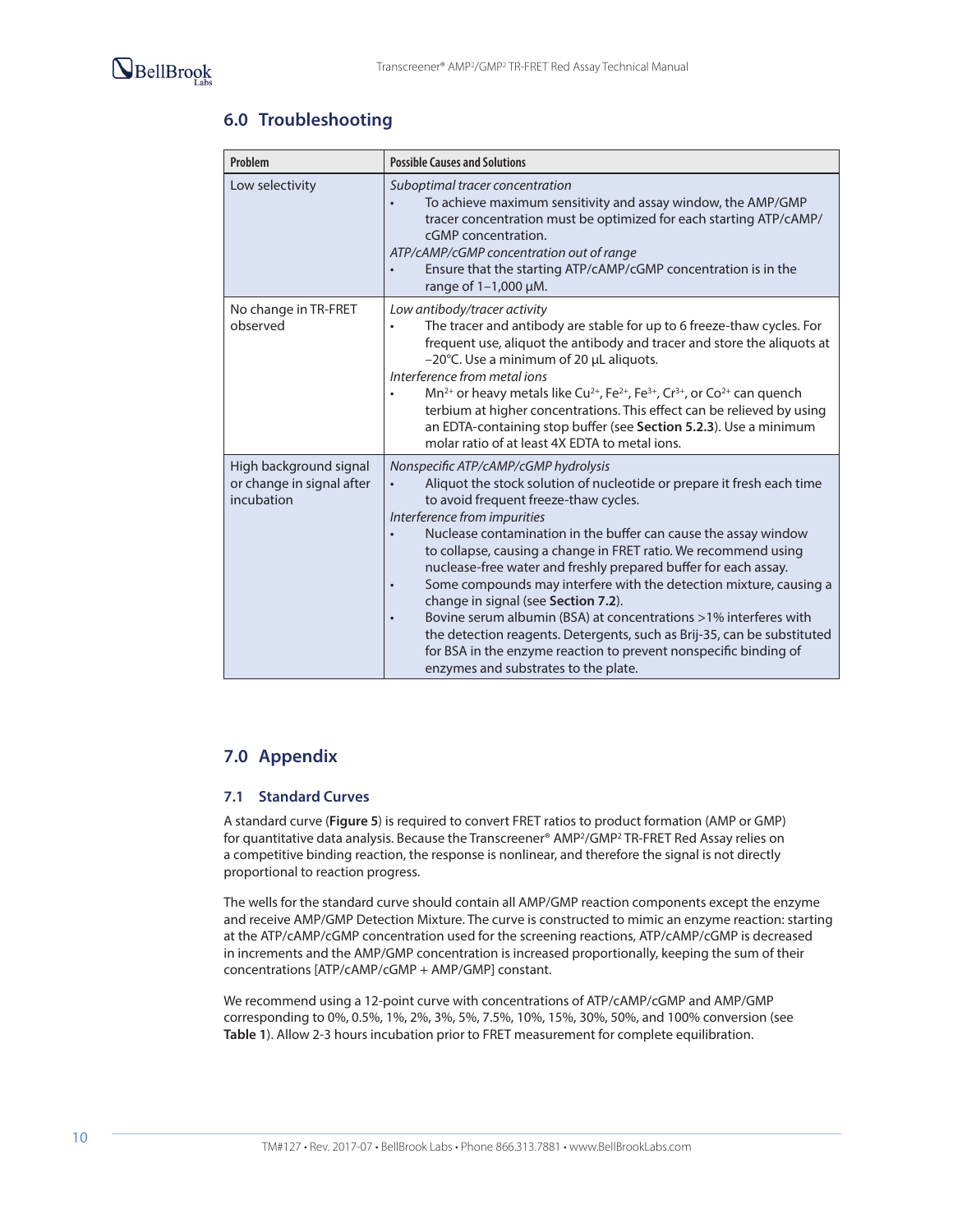

**D**



# BellBrook

#### **Table 1. Concentrations of ATP/ AMP to prepare a 12-point standard curve.**

**Figure 5. Standard curves.** Data are shown for ATP to AMP (**A**), cGMP to GMP (**B**), and cAMP to AMP (**C**) standard curves for initial substrate concentrations of 0.1–100 μM in the15 µL mock enzyme reaction. All assays were performed in 384-well plates ( $n = 12$ ) and read on the Perkin Elmer EnVision multimode plate reader.  $\Delta_{\text{Ratio}}$  is the change in TR-FRET 665:615 ratio from 0%. **D**) Z' values for initial velocity detection (10% conversion for 1 µM, 10 µM and 100 µM ATP/ADP standard curves, 30% for 0.1 µM) and lower limits of detection (LLD).  $LLD =$  the concentration of AMP/GMP that generates  $Z' > 0$ .

|                        |                    | A <sub>Rati</sub><br>7.5<br>5.0<br>2.5<br>0.0 | 10<br>0            | 20<br>% Conversion of cAMP to AMP | 30                 | 50<br>40                | $\sim$ 0.1 µm |
|------------------------|--------------------|-----------------------------------------------|--------------------|-----------------------------------|--------------------|-------------------------|---------------|
| 0.1 µM Std Curve       |                    | 1.0 µM Std Curve                              |                    | 10 µM Std Curve                   |                    | 100 µM Std Curve        |               |
| Z' at 30%<br>onversion | <b>LLD</b><br>(nM) | Z' at 10%<br>Conversion                       | <b>LLD</b><br>(nM) | Z' at 10%<br>Conversion           | <b>LLD</b><br>(nM) | Z' at 10%<br>Conversion | LLD<br>(nM)   |
|                        |                    |                                               |                    |                                   |                    |                         |               |

|          | ------<br>Conversion | ---<br>(nM) | Conversion | ---<br>(nM) | -----<br>Conversion | ---<br>(nM) | Conversion | ---<br>(nM) |
|----------|----------------------|-------------|------------|-------------|---------------------|-------------|------------|-------------|
| ATP:AMP  | 0.8                  |             | 0.9        |             | 0.9                 | 50          | 0.9        | 250         |
| cGMP:GMP | 0.7                  | ر.          | 0.7        |             | 0.8                 | 50          | 0.9        | 250         |
| cAMP:AMP | 0.7                  | ر. ا        | 0.7        | 10          | 0.8                 | 50          | 0.9        | 250         |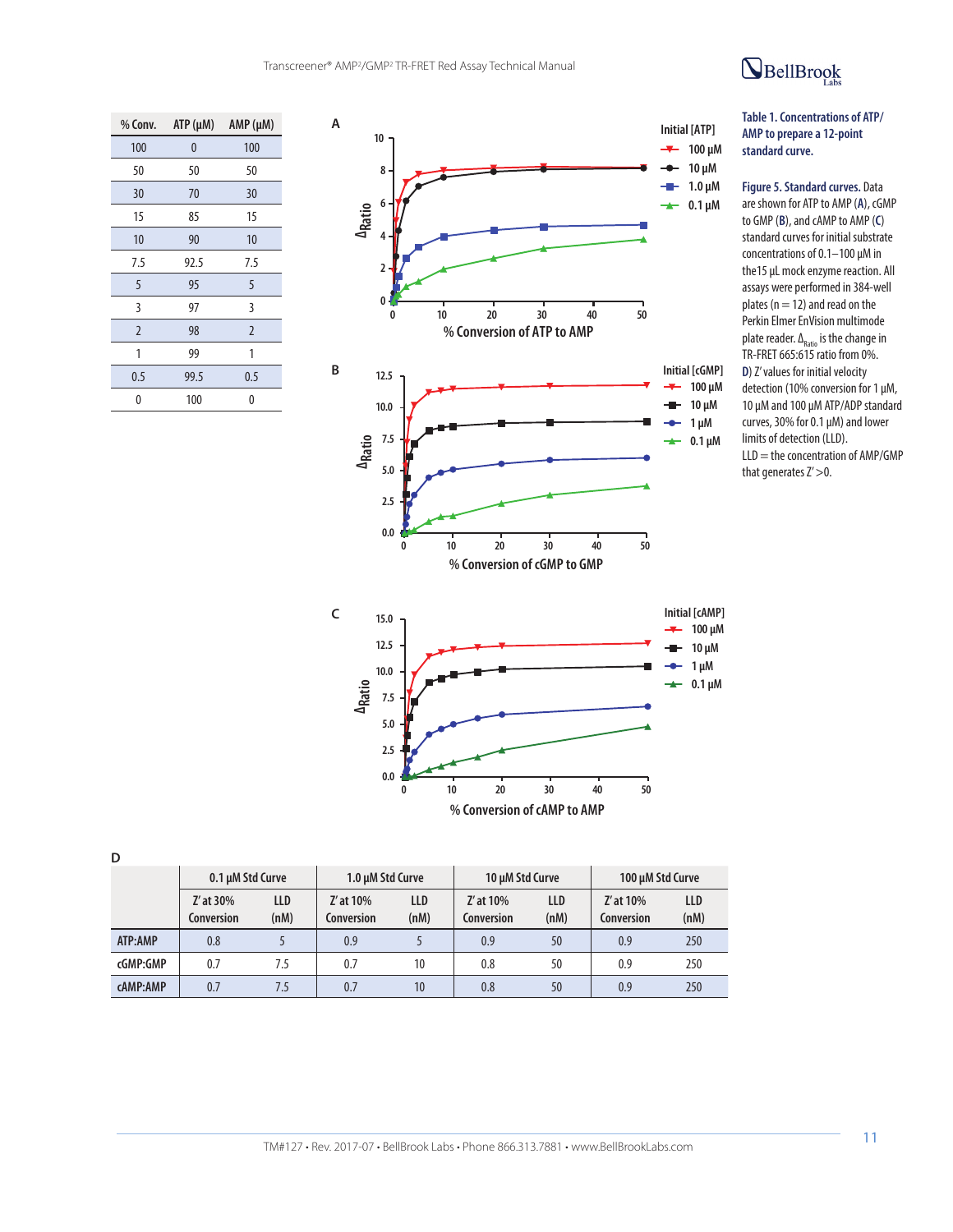

### Use the following equations to calculate the Z' factor:

$$
\Delta \text{ratio} \ = \ \text{ratio}_{\text{initial [GIP]}} - \ \text{ratio}_{\text{sample}}
$$
\n
$$
Z' = 1 - \frac{[(3 \times SD_{\text{initial [GIP]}}) + (3 \times SD_{\text{sample}})]}{|\left(\text{ratio}_{\text{initial [GIP]}}\right) - \left(\text{ratio}_{\text{sample}}\right)|}
$$

### **7.2 Summary of Additive Effects on the Transcreener® AMP2/GMP2 TR-FRET Assay**

The assay window at 10% substrate conversion remains constant (<10% change) when up to 10% DMSO, DMF, ethanol, acetonitrile, ethanol, or methanol are used in the enzyme reaction. Contact BellBrook Labs Technical Service for further reagent compatibility information.

| Component             | <b>5-Hour Tolerance</b><br>(0-100% Conversion Signal) | <b>5-Hour Tolerance</b><br>(0-10% Conversion Signal) |
|-----------------------|-------------------------------------------------------|------------------------------------------------------|
| <b>Solvents</b>       |                                                       |                                                      |
| Acetonitrile          | $>50\%$                                               | 12.5%                                                |
| DMS <sub>0</sub>      | 3.13%                                                 | 3.13%                                                |
| <b>Ethanol</b>        | $>50\%$                                               | 12.50%                                               |
| Methanol              | $>50\%$                                               | 25.00%                                               |
| Glycerol              | $>50\%$                                               | 0.39%                                                |
| <b>Detergents</b>     |                                                       |                                                      |
| Brij-35               | 0.94%                                                 | 0.47%                                                |
| <b>CHAPS</b>          | 1.25%                                                 | 0.08%                                                |
| <b>NP40</b>           | 0.16%                                                 | 0.16%                                                |
| SDS                   | 0.04%                                                 | 0.04%                                                |
| Triton X-100          | 0.31%                                                 | 0.31%                                                |
| Sodium deoxycholate   | 0.00%                                                 | 0.16%                                                |
| N-lauroyl sarcosine   | 0.08%                                                 | 0.04%                                                |
| <b>Metal chelates</b> |                                                       |                                                      |
| <b>EDTA</b>           | 125 mM                                                | 62.5 mM                                              |
| <b>EGTA</b>           | $>$ 250 mM                                            | 125 mM                                               |
| <b>Reductants</b>     |                                                       |                                                      |
| Beta mercaptoethanol  | 6.25%                                                 | 0.02%                                                |
| Dithiothreitol        | $>500$ mM                                             | $0.031$ mM                                           |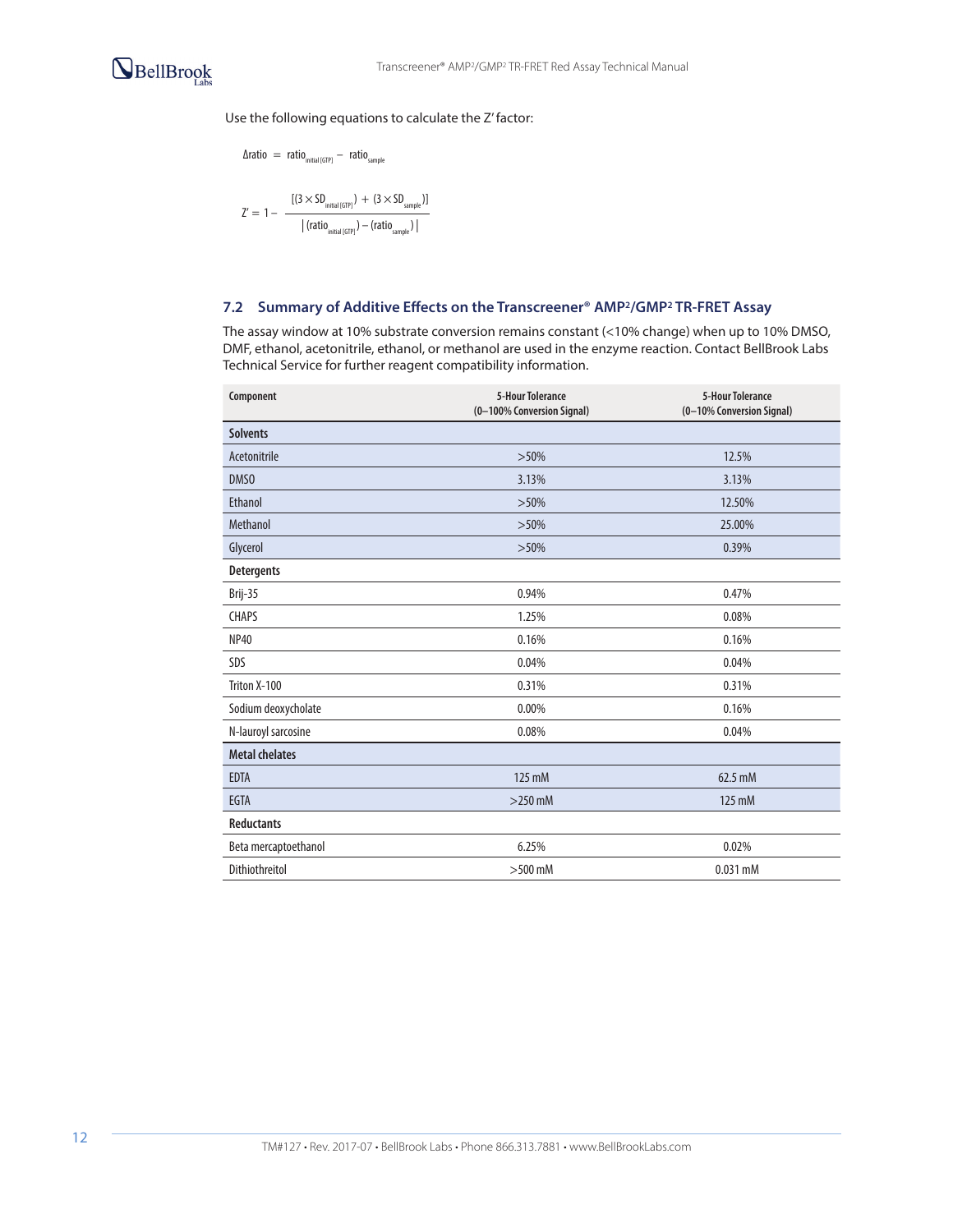

| Component                            | <b>5-Hour Tolerance</b><br>(0-100% Conversion Signal) | <b>5-Hour Tolerance</b><br>(0-10% Conversion Signal) |
|--------------------------------------|-------------------------------------------------------|------------------------------------------------------|
| <b>Salts</b>                         |                                                       |                                                      |
| Ammonium acetate                     | 125 mM                                                | 125 mM                                               |
| Ammonium sulfate                     | 3.91 mM                                               | 3.91 mM                                              |
| Calcium chloride                     | 15.62 mM                                              | 7.81 mM                                              |
| Magnesium acetate                    | 15.62 mM                                              | 3.91 mM                                              |
| Magnesium chloride                   | 15.62 mM                                              | 7.81 mM                                              |
| Magnesium sulfate                    | 1.95 mM                                               | 1.95 mM                                              |
| Manganese chloride                   | 15.62 mM                                              | 7.81 mM                                              |
| Potassium chloride                   | 500 mM                                                | 125 mM                                               |
| Sodium azide                         | 1.25%                                                 | 1.25%                                                |
| Sodium bromide                       | 12.5 mM                                               | $3.12 \text{ mM}$                                    |
| Sodium chloride                      | 12.5 mM                                               | $6.25$ mM                                            |
| <b>Phosphatase Inhibitors</b>        |                                                       |                                                      |
| Glycerol phosphate                   | 15.62 mM                                              | 7.81 mM                                              |
| Imidazole                            | 62.5 mM                                               | 62.5 mM                                              |
| Sodium fluoride                      | 7.81 mM                                               | 3.91 mM                                              |
| Sodium molybdate                     | 31.25 mM                                              | 31.25 mM                                             |
| Sodium tartrate                      | $>400$ mM                                             | 200 mM                                               |
| Sodium orthovanadate                 | 7.81 mM                                               | 7.81 mM                                              |
| Sodium pyrophosphate                 | $0.39$ mM                                             | $0.78$ mM                                            |
| <b>Carrier Proteins/Coactivators</b> |                                                       |                                                      |
| <b>BSA</b>                           | $>1.0$ mg/mL                                          | $>1.0$ mg/mL                                         |
| <b>BGG</b>                           | $>2.5$ mg/mL                                          | $>2.5$ mg/mL                                         |

Not all combination of these components have been tested together. Results may vary depending on your assay conditions.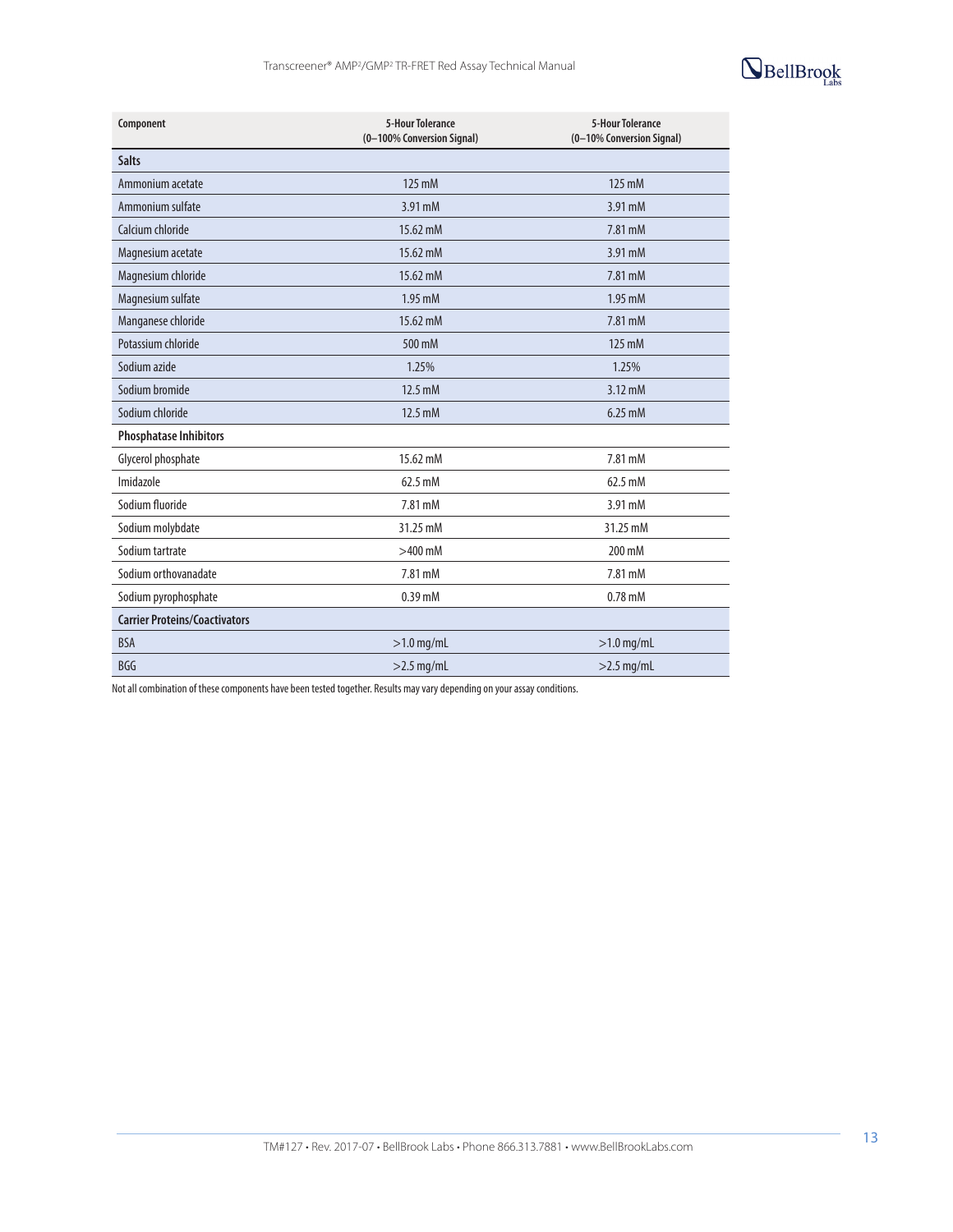

# **8.0 Bibliography**

Antczak C, Shum D, Radu C, et al. Development and validation of a high-density fluorescence polarizationbased assay for the trypanosoma RNA triphosphatase TbCet1. Comb Chem High Throughput Screen 2009; 12(3): 258–268.

Huss KL, Blonigen PE, Campbell RM. Development of a Transcreener™ kinase assay for protein kinase A and demonstration of concordance of data with a filter-binding assay format. J Biomol Screen 2007;12(4): 578–584.

Kleman-Leyer KM, Klink TA, Kopp AL, et al. Characterization and optimization of a red-shifted fluorescence polarization ADP detection assay. Assay Drug Dev Technol 2009;7(1): 56–65.

Klink TA, Kleman-Leyer KM, Kopp AL, et al. Evaluating PI3 kinase isoforms using Transcreener™ ADP assays. J Biomol Screen 2008;13(6): 476–485.

Liu Y, Zalameda L, Kim KW, et al. Discovery of acetyl-coenzyme A carboxylase 2 inhibitors: comparison of a fluorescence intensity-based phosphate assay and a fluorescence polarization-based ADP assay for highthroughput screening. Assay Drug Dev Technol 2007;5: 225–235.

Lowery RG, Kleman-Leyer KM. Transcreener™: screening enzymes involved in covalent regulation. Expert Opin Ther Targets 2006;10(1): 179–190.

Reifenberger JG, Pinghau G, Selvin PR. Progess in lanthanides as luminescent probes in Reviews in Fluorescence. Geddes CD, Lakowicz JR, eds. Vol. 2. 2005, Springer US, New York, pp 399–431.

Zhang JH, Chung TD, Oldenburg KR. A simple statistical parameter for use in evaluation and validation of high throughput screening assays. J Biomol Screen 2009; 4(2): 67–73.